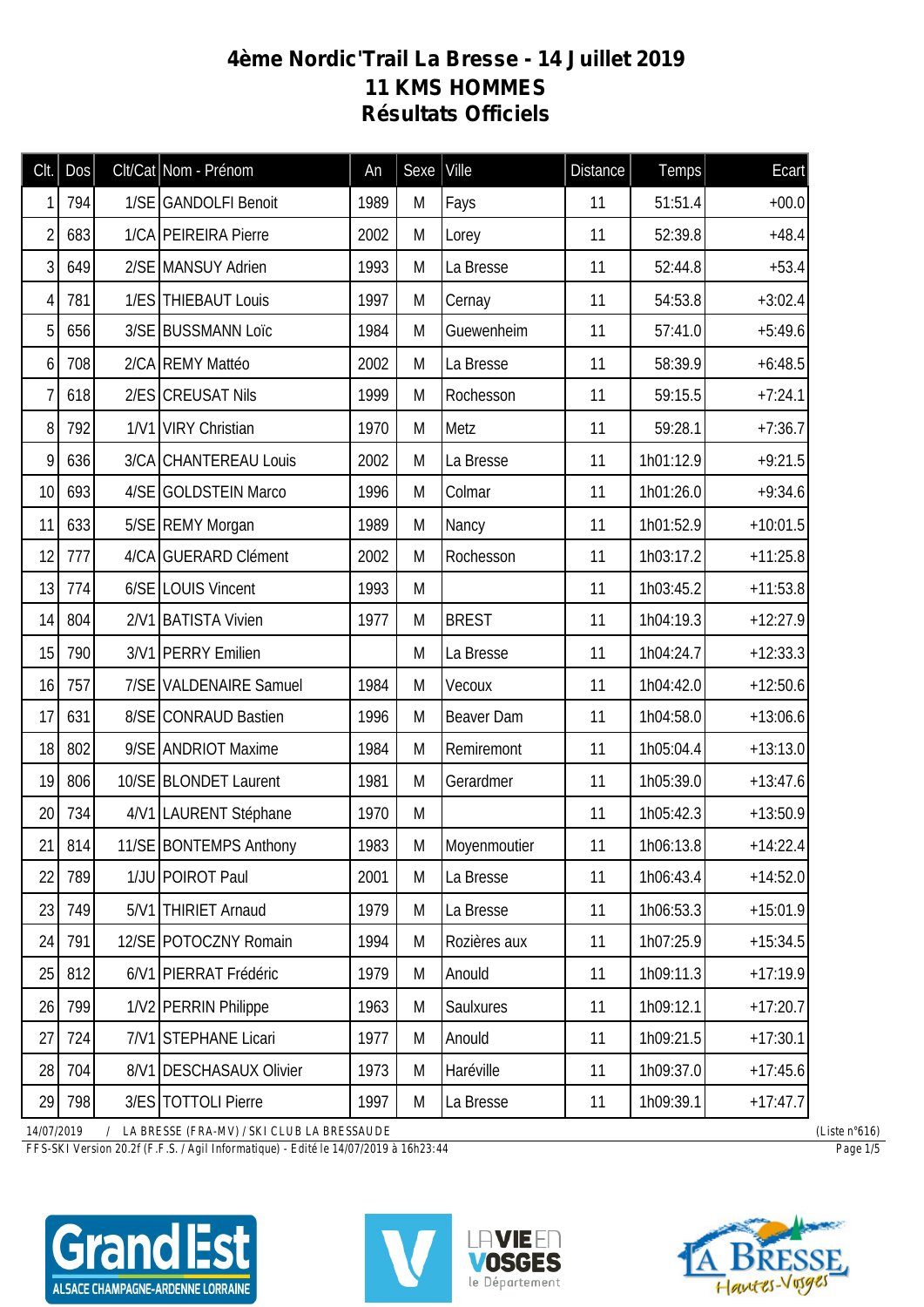| CIt. | Dos |       | Clt/Cat Nom - Prénom       | An   | Sexe      | Ville            | <b>Distance</b> | Temps     | Ecart      |
|------|-----|-------|----------------------------|------|-----------|------------------|-----------------|-----------|------------|
| 30   | 625 |       | 9/V1 MEUNIER Hubert        | 1972 | M         | Altkirch         | 11              | 1h09:39.7 | $+17:48.3$ |
| 31   | 805 |       | 13/SE DA SILVA Frédéric    | 1982 | M         | Basse Sur Le     | 11              | 1h10:12.8 | $+18:21.4$ |
| 32   | 743 |       | 2/V2 CREUSAT Jean Marie    | 1963 | M         | Rochesson        | 11              | 1h10:18.6 | $+18:27.2$ |
| 33   | 707 |       | 14/SE REMY Quentin         | 1991 | M         | Épinal           | 11              | 1h10:36.6 | $+18:45.2$ |
| 34   | 680 |       | 10/V1 MARQUIS Emmanuel     | 1976 | M         | Rambervillers    | 11              | 1h13:08.2 | $+21:16.8$ |
| 35   | 736 |       | 15/SE DAVID Arnaud         | 1987 | M         | Lure             | 11              | 1h13:15.7 | $+21:24.3$ |
| 36   | 750 |       | 3/V2 CROUVEZIER Patrick    | 1967 | M         | Cornimont        | 11              | 1h13:58.5 | $+22:07.1$ |
| 37   | 701 |       | 11/V1 BOULAY Francis       | 1977 | M         | Archettes        | 11              | 1h14:32.9 | $+22:41.5$ |
| 38   | 679 |       | 12/V1 FREISMUTH Freddy     | 1973 | M         | Réding           | 11              | 1h14:40.4 | $+22:49.0$ |
| 39   | 659 |       | 16/SE DORGET Simon         | 1995 | M         | Bains-les-Bains  | 11              | 1h15:05.0 | $+23:13.6$ |
| 40   | 775 |       | 1/V3 PERRIN Jean-François  | 1955 | M         | La Bresse        | 11              | 1h15:30.4 | $+23:39.0$ |
| 41   | 763 |       | 4/V2 PRADEL Jean Yves      | 1966 | M         | Thaon-les-Vosges | 11              | 1h15:31.7 | $+23:40.3$ |
| 42   | 797 |       | 13/V1 HERNANDEZ Benjamin   | 1972 | M         | Monswiller       | 11              | 1h15:55.8 | $+24:04.4$ |
| 43   | 670 |       | 17/SE CLÉMENT Yannick      | 1985 | M         | Jallaucourt      | 11              | 1h16:12.5 | $+24:21.1$ |
| 44   | 627 |       | 18/SE DEMANGE Victor       | 1990 | M         | Épinal           | 11              | 1h16:22.6 | $+24:31.2$ |
| 45   | 626 |       | 19/SE RINGENBACH Yohann    | 1984 | M         | <b>Épinal</b>    | 11              | 1h16:24.1 | $+24:32.7$ |
| 46   | 630 |       | 20/SE SIMON Édouard        | 1986 | M         | Chantraine       | 11              | 1h16:32.0 | $+24:40.6$ |
| 47   | 766 |       | 21/SE SCHERTENLEIB Pierre  | 1986 | M         | Vieux-Lixheim    | 11              | 1h16:34.4 | $+24:43.0$ |
| 48   | 632 |       | 4/ES THIEBAUT Maxime       | 1998 | M         | Chaligny         | 11              | 1h17:02.7 | $+25:11.3$ |
| 49   | 755 |       | 14/V1 SAUVAGEOT Fabrice    | 1973 | M         | Seichamps        | 11              | 1h17:06.2 | $+25:14.8$ |
| 50   | 700 |       | 22/SE MENGIN Thomas        | 1990 | M         | La Bresse        | 11              | 1h19:25.1 | $+27:33.7$ |
| 51   | 722 |       | 23/SE MAMDOUH Khalid       | 1981 | M         | Meaux            | 11              | 1h19:27.0 | $+27:35.6$ |
| 52   | 758 |       | 5/ES JENNEVÉ Pierre        | 1997 | M         | Barr             | 11              | 1h19:29.0 | $+27:37.6$ |
| 53   | 663 | 15/N1 | <b>CONRAUX Fabien</b>      | 1977 | M         | Destord          | 11              | 1h19:30.4 | $+27:39.0$ |
| 54   | 654 |       | 24/SE FOMBARON Florian     | 1984 | M         | Valleroy-le-Sec  | 11              | 1h19:59.8 | $+28:08.4$ |
| 55   | 661 | 16/N1 | GALLOIS Frédéric           | 1975 | M         | Nancy            | 11              | 1h20:48.5 | $+28:57.1$ |
| 56   | 717 |       | 17/V1 VAXELAIRE Christophe | 1975 | ${\sf M}$ | Saint-Nabord     | 11              | 1h21:58.0 | $+30:06.6$ |
| 57   | 753 |       | 25/SE JENNEVÉ Philippe     | 1989 | M         | Barr             | 11              | 1h22:20.5 | $+30:29.1$ |
| 58   | 729 |       | 26/SE THIRIAT Romain       | 1989 | M         | Jeuxey           | 11              | 1h23:25.6 | $+31:34.2$ |

*FFS-SKI Version 20.2f (F.F.S. / Agil Informatique) - Edité le 14/07/2019 à 16h23:45 Page 2/5*





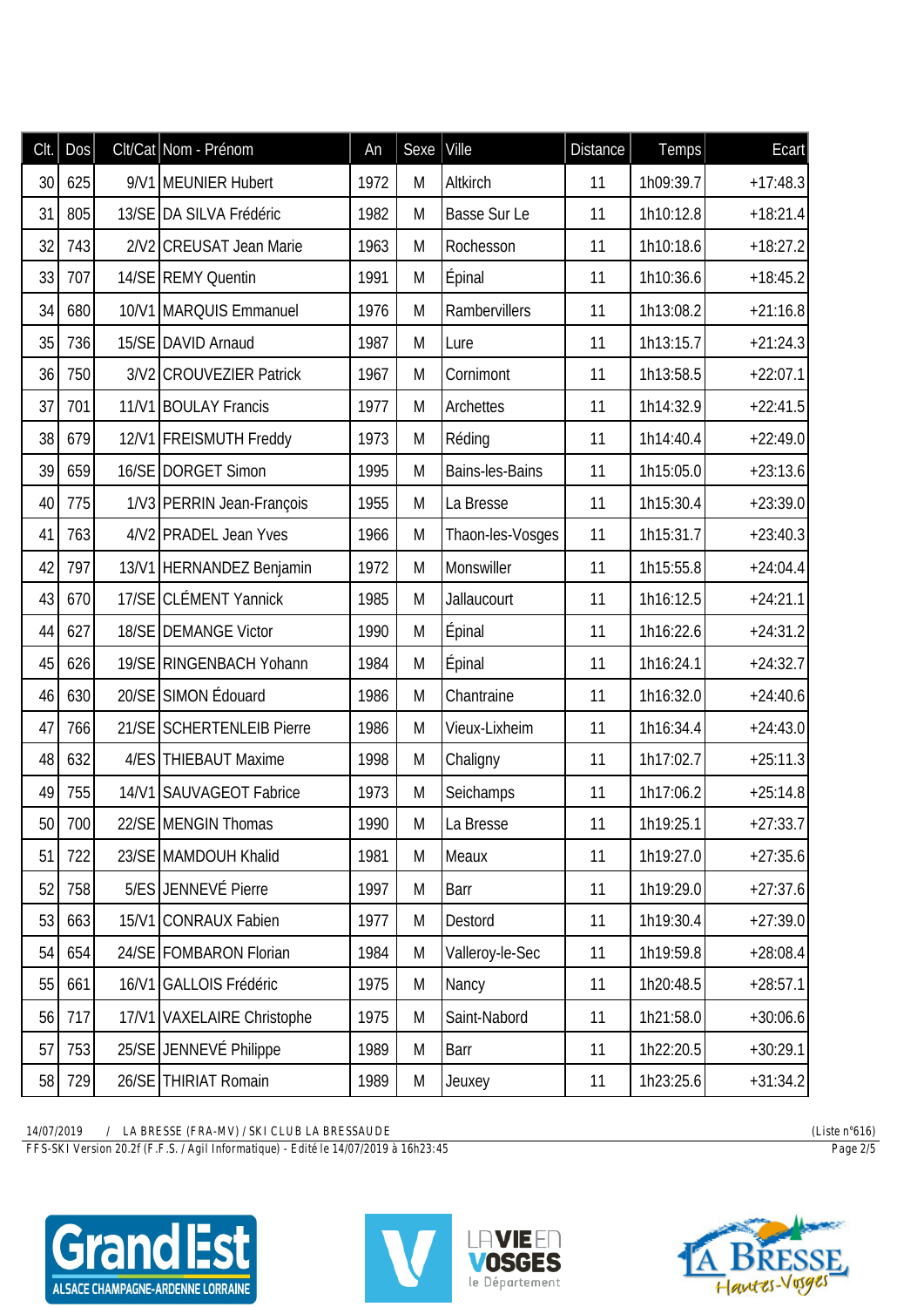| Clt. | Dos |       | Clt/Cat Nom - Prénom      | An   | Sexe | Ville            | <b>Distance</b> | <b>Temps</b> | Ecart      |
|------|-----|-------|---------------------------|------|------|------------------|-----------------|--------------|------------|
| 59   | 720 |       | 27/SE GAUDEL Baptiste     | 1981 | М    | Plainfaing       | 11              | 1h23:39.3    | $+31:47.9$ |
| 60   | 689 |       | 18/V1 PECHEUR Stéphane    | 1975 | M    | Rambervillers    | 11              | 1h23:46.0    | $+31:54.6$ |
| 61   | 648 |       | 28/SE STOUVENIN Michael   | 1980 | M    | Marthille        | 11              | 1h24:06.6    | $+32:15.2$ |
| 62   | 638 |       | 6/ES ROMARY Lucas         | 1997 | M    | Cornimont        | 11              | 1h24:12.2    | $+32:20.8$ |
| 63   | 813 |       | 19/V1 RADENNE Steeve      | 1972 | M    | Sepmeries        | 11              | 1h24:32.0    | $+32:40.6$ |
| 64   | 664 | 20/V1 | <b>GAUGUE Frédéric</b>    | 1977 | M    | Tomblaine        | 11              | 1h24:32.6    | $+32:41.2$ |
| 65   | 651 |       | 29/SE MONGIN Benjamin     | 1994 | M    |                  | 11              | 1h24:55.7    | $+33:04.3$ |
| 66   | 668 |       | 30/SE POINSIGNON Maxime   | 1992 | M    | Achain           | 11              | 1h25:51.0    | $+33:59.6$ |
| 67   | 715 |       | 31/SE LARCHER Maxime      | 1985 | M    | Crézilles        | 11              | 1h26:14.5    | $+34:23.1$ |
| 68   | 705 |       | 32/SE MARCHAL Jérôme      | 1985 | M    | La Bresse        | 11              | 1h26:21.8    | $+34:30.4$ |
| 69   | 784 |       | 21/V1 MONSIEUR Christophe | 1973 | M    | La Bresse        | 11              | 1h26:53.1    | $+35:01.7$ |
| 70   | 746 |       | 2/JU CLAUDE Hugo          | 2000 | M    | Belfahy          | 11              | 1h26:56.7    | $+35:05.3$ |
| 71   | 761 |       | 5/CA AUBE Nathan          | 2003 | M    | Rupt-sur-Moselle | 11              | 1h27:00.5    | $+35:09.1$ |
| 72   | 727 |       | 33/SE PETIT Florian       | 1991 | M    |                  | 11              | 1h27:11.6    | $+35:20.2$ |
| 73   | 808 |       | 34/SE DAVAL Jean Yves     | 1982 | M    | Ferdrupt         | 11              | 1h27:20.7    | $+35:29.3$ |
| 74   | 732 |       | 5/V2 CHEVRIER Eddy        | 1969 | M    |                  | 11              | 1h27:29.9    | $+35:38.5$ |
| 75   | 762 |       | 1/V4 DUPONT Pierre        | 1947 | M    | Hestroff         | 11              | 1h27:50.0    | $+35:58.6$ |
| 76   | 653 |       | 6/V2 PEROCHEAU Eric       | 1964 | M    |                  | 11              | 1h28:13.3    | $+36:21.9$ |
| 77   | 687 |       | 7/V2 POCARD Philippe      | 1968 | M    | Cornimont        | 11              | 1h28:32.1    | $+36:40.7$ |
| 78   | 609 |       | 35/SE SKA Raphael         | 1989 | M    | Gouvy            | 11              | 1h28:40.3    | $+36:48.9$ |
| 79   | 624 |       | 22/V1 SESTON Kévin        | 1976 | M    | Altkirch         | 11              | 1h29:42.9    | $+37:51.5$ |
| 80   | 737 |       | 23/V1 LANDOZ Mathieu      | 1979 | M    | Fresse           | 11              | 1h30:43.7    | $+38:52.3$ |
| 81   | 706 |       | 2/V3 MATHIEU Philippe     | 1959 | M    | Longchamp        | 11              | 1h31:00.5    | $+39:09.1$ |
| 82   | 719 |       | 24/V1 BENABID Hakim       | 1971 | M    | Plainfaing       | 11              | 1h31:05.1    | $+39:13.7$ |
| 83   | 650 |       | 36/SE MERGER Jordan       | 1994 | M    |                  | 11              | 1h31:14.0    | $+39:22.6$ |
| 84   | 635 |       | 37/SE MANGIN Fabien       | 1985 | M    | Nancy            | 11              | 1h31:21.7    | $+39:30.3$ |
| 85   | 748 |       | 8/V2 PECASTAINGS Samuel   | 1969 | M    | Metz             | 11              | 1h31:26.1    | $+39:34.7$ |
| 86   | 726 |       | 38/SE CHOLEZ Christophe   | 1985 | M    | Champ-le-Duc     | 11              | 1h31:38.0    | $+39:46.6$ |
| 87   | 647 |       | 39/SE PEROCHEAU Pietro    | 1990 | M    |                  | 11              | 1h31:50.4    | $+39:59.0$ |

*FFS-SKI Version 20.2f (F.F.S. / Agil Informatique) - Edité le 14/07/2019 à 16h23:45 Page 3/5*





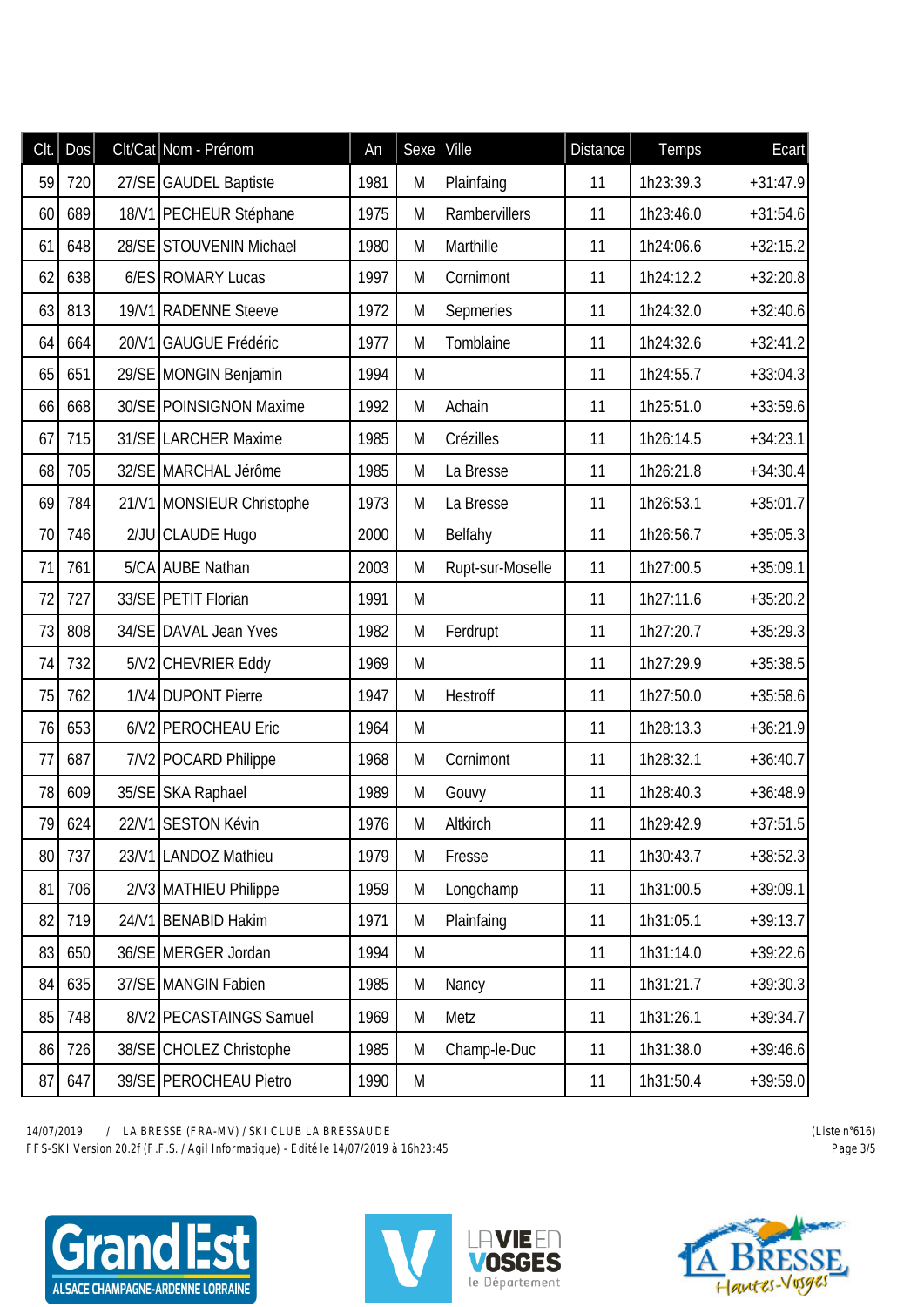| CIt. | Dos | Clt/Cat Nom - Prénom        | An   | Sexe   Ville |                   | <b>Distance</b> | Temps     | Ecart      |
|------|-----|-----------------------------|------|--------------|-------------------|-----------------|-----------|------------|
| 88   | 699 | 2/V4 LEMOINE Gérard         | 1945 | M            | <b>AIKIDO</b>     | 11              | 1h32:02.9 | $+40:11.5$ |
| 89   | 776 | 40/SE TOUSSAINT Arthur      | 1995 | M            | Nancy             | 11              | 1h33:04.9 | $+41:13.5$ |
| 90   | 682 | 9/V2 JANICKI Alain          | 1962 | M            | Rambervillers     | 11              | 1h33:14.3 | $+41:22.9$ |
| 91   | 669 | 25/V1 LAURRIN Stephane      | 1978 | M            |                   | 11              | 1h35:03.0 | $+43:11.6$ |
| 92   | 684 | 41/SE HENEAU Lucas          | 1989 | M            | Cirey-sur-Vezouze | 11              | 1h35:04.7 | $+43:13.3$ |
| 93   | 692 | 26/V1 CONRAUX Emmanuel      | 1976 | M            | Charmes           | 11              | 1h35:40.4 | $+43:49.0$ |
| 94   | 703 | 7/ES MORINEAU Nicolas       | 1998 | M            | <b>Dieuze</b>     | 11              | 1h35:55.5 | $+44:04.1$ |
| 95   | 622 | 42/SE CHOLLEY ROULLEAU      | 1990 | M            | Nancy             | 11              | 1h36:05.9 | $+44:14.5$ |
| 96   | 752 | 43/SE KARNOUKIAN Marc       | 1989 | M            | Barr              | 11              | 1h39:22.2 | $+47:30.8$ |
| 97   | 713 | 44/SE VANDEGANS Vincent     | 1982 | M            |                   | 11              | 1h39:48.1 | $+47:56.7$ |
| 98   | 783 | 27/V1 DUPRE Jérome          | 1973 | M            | Le Thillot        | 11              | 1h40:36.1 | $+48:44.7$ |
| 99   | 787 | 28/V1 JOUANNY Ludovic       | 1976 | M            | Alix              | 11              | 1h40:51.7 | $+49:00.3$ |
| 100  | 658 | 45/SE PERNIN Jeremy         | 1985 | M            |                   | 11              | 1h41:23.3 | $+49:31.9$ |
| 101  | 772 | 6/CA PREVOT Alban           | 2003 | M            | Coinches          | 11              | 1h42:01.6 | $+50:10.2$ |
| 102  | 810 | 10/V2 FALK Didier           | 1963 | M            | Golbey            | 11              | 1h43:14.1 | $+51:22.7$ |
| 103  | 603 | 29/V1 JEROME Herve          | 1977 | M            | Nompatelize       | 11              | 1h43:56.6 | $+52:05.2$ |
| 104  | 617 | 30/V1 SITT Hervé            | 1972 | M            | Chantraine        | 11              | 1h44:21.3 | $+52:29.9$ |
| 105  | 613 | 31/V1 ROCHETTE Bruno        | 1972 | M            | Épinal            | 11              | 1h44:34.9 | $+52:43.5$ |
| 106  | 666 | 46/SE CORDA Julien          | 1991 | M            | Lunéville         | 11              | 1h45:55.8 | $+54:04.4$ |
| 107  | 711 | 47/SE THOUN Jonathan        | 1988 | M            | Ungersheim        | 11              | 1h47:03.7 | $+55:12.3$ |
| 108  | 694 | 32/V1 HAZEE Stephane        | 1971 | М            | Huy               | 11              | 1h50:33.6 | $+58:42.2$ |
| 109  | 619 | 3/V4 LAURENCY Jean-Paul     | 1948 | M            | Amage             | 11              | 1h50:52.5 | $+59:01.1$ |
| 110  | 673 | 11/V2 LECLERC Jean-Pierre   | 1963 | M            | Haroué            | 11              | 1h51:20.9 | $+59:29.5$ |
| 111  | 623 | 3/V3 SCHOEFFER Francis      | 1957 | M            | Chavelot          | 11              | 1h51:55.6 | $+00:04.2$ |
| 112  | 676 | 33/V1 ERNOTTE Jean Francois | 1973 | M            | Spa               | 11              | 1h55:48.5 | $+03:57.1$ |
| 113  | 620 | 34/V1 AMANN Michael         | 1977 | M            | Saint Amé         | 11              | 1h57:11.7 | $+05:20.3$ |
| 114  | 723 | 48/SE THIMONT Arnaud        | 1994 | M            | Metz              | 11              | 1h58:43.2 | $+06:51.8$ |
| 115  | 742 | 12/V2 COLLIN Eric           | 1964 | M            | Essey-lès-Nancy   | 11              | 2h08:44.4 | $+16:53.0$ |
| 116  | 602 | 4/V3 LAMOURETTE Dominique   | 1957 | M            | Thiéfosse         | 11              | 3h21:46.9 | $+29:55.5$ |

*FFS-SKI Version 20.2f (F.F.S. / Agil Informatique) - Edité le 14/07/2019 à 16h23:45 Page 4/5*